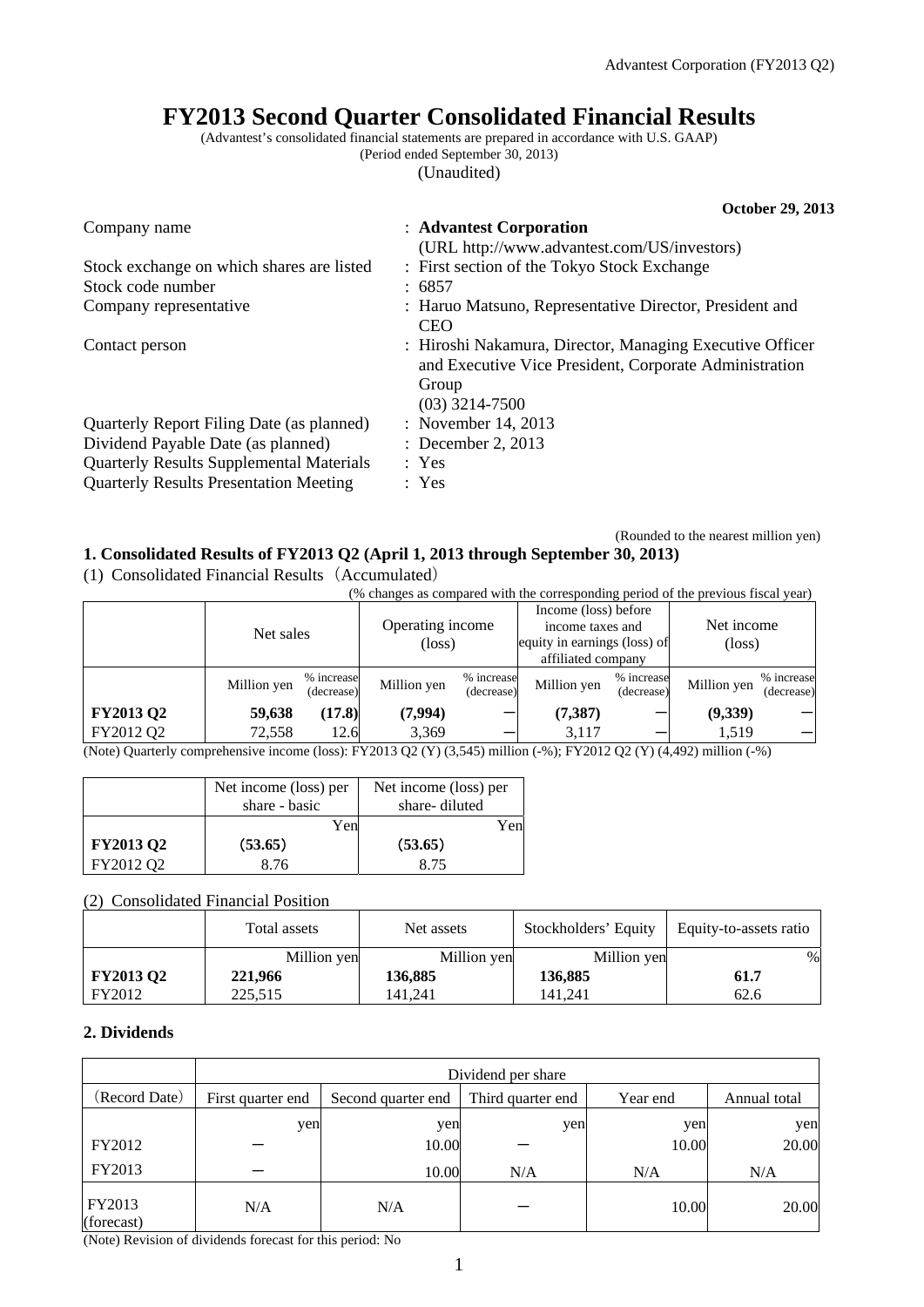# **3. Projected Results for FY2013 (April 1, 2013 through March 31, 2014)**

|           | (% changes as compared with the corresponding period of the previous fiscal year) |                     |               |                                                         |               |  |                   |                                         |         |
|-----------|-----------------------------------------------------------------------------------|---------------------|---------------|---------------------------------------------------------|---------------|--|-------------------|-----------------------------------------|---------|
| Net sales |                                                                                   | Operating<br>income |               | Income before<br>income taxes and<br>equity in earnings | of affiliated |  | Net income (loss) | Net income $(\text{loss})$<br>per share |         |
|           |                                                                                   |                     |               |                                                         | company       |  |                   |                                         |         |
| FY2013    | Million yen                                                                       |                     | % Million yen |                                                         | % Million yen |  | % Million yen     | $\%$                                    | Yen     |
|           | 143,000                                                                           | 7.6                 |               |                                                         | 500           |  | (2,500)           |                                         | (14.36) |

(Note) Revision of projected results for this period: No

### **4. Others**

- (1) Material changes in subsidiaries during this period (changes in scope of consolidation resulting from changes in subsidiaries): No
- (2) Use of simplified accounting method and special accounting policy for quarterly consolidated financial statements: Yes

(Note) Please see "Business Results" 2. Others on page 6 for details.

#### (3) Accounting changes:

1) Changes based on revisions of accounting standard: Yes

2) Changes other than 1) above: No

(Note) Please see "Business Results" 2. Others on page 7 for details.

(4) Number of issued and outstanding stock (common stock):

- 1) Number of issued and outstanding stock at the end of each fiscal period (including treasury stock): FY2013 Q2 199,566,770 shares; FY2012 199,566,770 shares.
- 2) Number of treasury stock at the end of each fiscal period:
- FY2013 Q2 25,372,046 shares; FY2012 25,773,688 shares.
- 3) Average number of outstanding stock for each period (cumulative term):
- FY2013 Q2 174,072,271 shares; FY2012 Q2 173,304,731 shares.

### **Status of Quarterly Review Procedures**

This quarterly financial results report is not subject to quarterly review procedures by independent auditors under Japan's Financial Instruments and Exchange Law. At the time of release of this report, such quarterly review procedures under the Financial Instruments and Exchange Law have not been completed.

### **Explanation on the Appropriate Use of Future Earnings Projections and Other Special Instructions**

This document contains "forward-looking statements" that are based on Advantest's current expectations, estimates and projections. These forward-looking statements are subject to known and unknown risks, uncertainties and other factors that may cause Advantest's actual results, levels of activities, performance or achievements to be materially different from those expressed or implied by such forward-looking statements. These factors include: (i) changes in demand for the products and services produced and offered by Advantest's customers, including semiconductors, communications services and electronic goods; (ii) circumstances relating to Advantest's investment in technology, including its ability to timely develop products that meet the changing needs of semiconductor manufacturers, communications network equipment and components makers and service providers; (iii) significant changes in the competitive environment in the major markets where Advantest purchases materials, components and supplies for the production of its products or where its products are produced, distributed or sold; and (iv) changes in economic conditions, currency exchange rates or political stability in the major markets where Advantest procures materials, components and supplies for the production of its principal products or where its products are produced, distributed or sold. A discussion of these and other factors which may affect Advantest's actual results, levels of activities, performance or achievements is contained in the "Operating and Financial Review and Prospects", "Key Information - Risk Factors" and "Information on the Company" sections and elsewhere in Advantest's annual report on Form 20-F, which is on file with the United States Securities and Exchange Commission.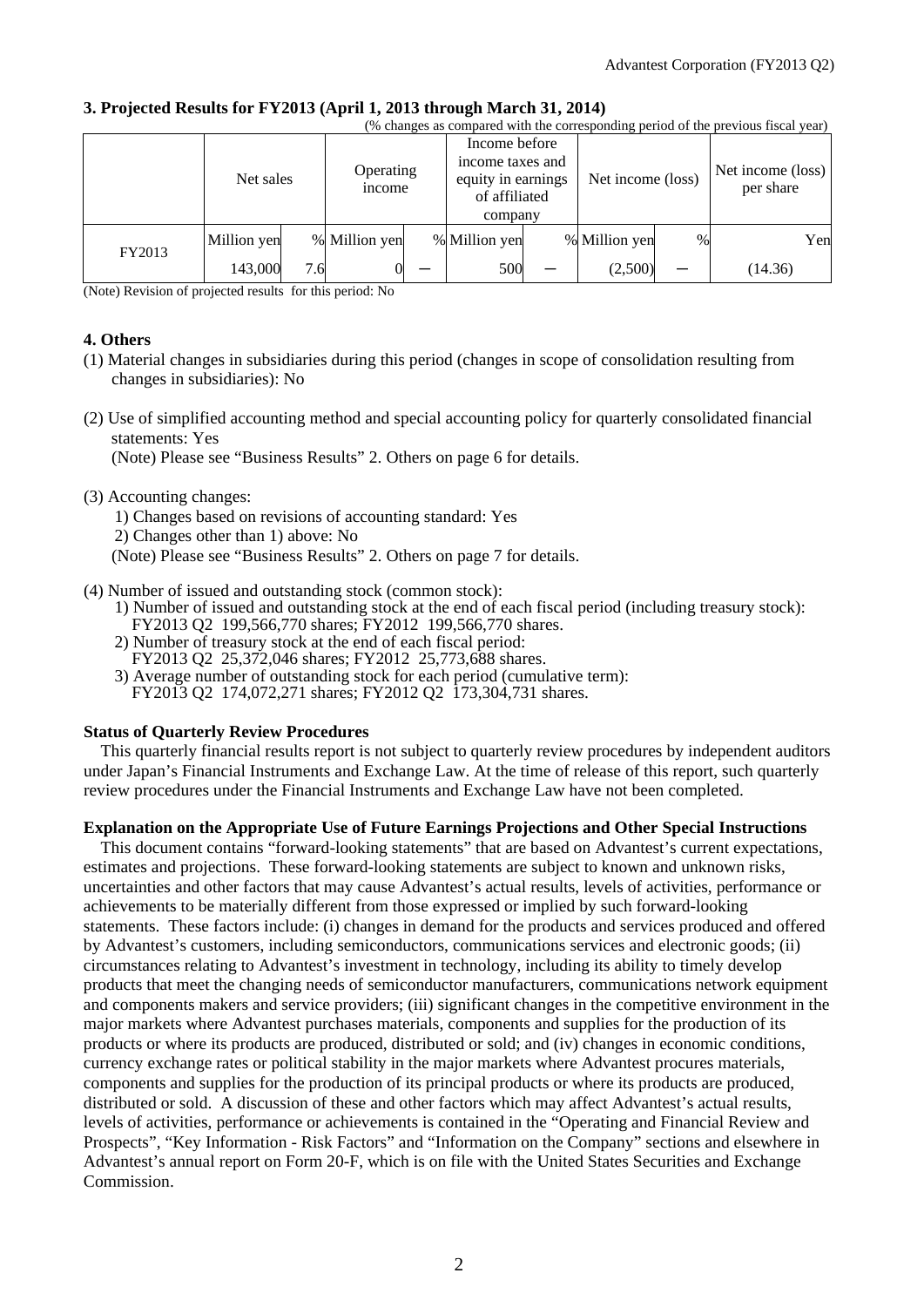## **Contents**

|    |                                                                                  | P. 4  |
|----|----------------------------------------------------------------------------------|-------|
|    |                                                                                  | $P_4$ |
|    |                                                                                  | P. 6  |
|    |                                                                                  | P. 6  |
| 2. | Others $\cdots$                                                                  | P. 6  |
|    | (1) Use of Simplified Accounting Method and Special Accounting Policy for        |       |
|    |                                                                                  | P. 6  |
|    |                                                                                  | P. 7  |
| 3. |                                                                                  | P. 8  |
|    |                                                                                  | P. 8  |
|    | (2) Consolidated Statements of Operations (Unaudited) ·························· | P.10  |
|    | (3) Consolidated Statements of Comprehensive Income (Loss) (Unaudited)           | P.12  |
|    | Consolidated Statements of Cash Flows (Unaudited) ······························ | P.13  |
|    | (5) Notes to Consolidated Financial Statements                                   | P.14  |
|    |                                                                                  | P.14  |
|    | (Notes on Significant Changes to Stockholders' Equity)                           | P.14  |
|    |                                                                                  | P.14  |
|    |                                                                                  |       |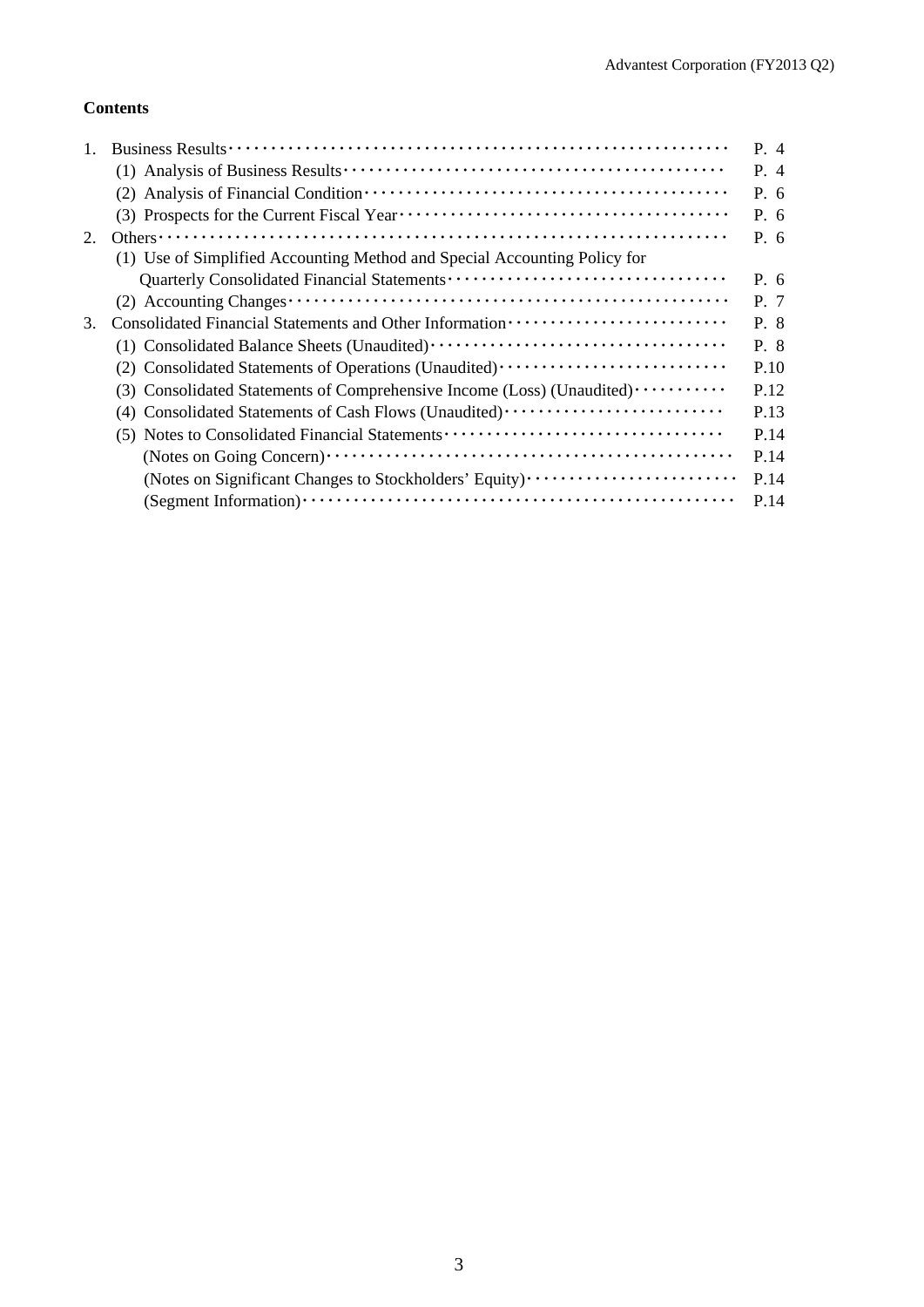### 1. Business Results

## (1) Analysis of Business Results

Consolidated Financial Results of FY2013 Q2 (April 1, 2013 through September 30, 2013)

|                                                                                             |                                        |                                        | (in billion yen)                                                                                    |
|---------------------------------------------------------------------------------------------|----------------------------------------|----------------------------------------|-----------------------------------------------------------------------------------------------------|
|                                                                                             | Six months ended<br>September 30, 2012 | Six months ended<br>September 30, 2013 | As compared to the<br>corresponding period of<br>the previous<br>fiscal year<br>increase (decrease) |
| Orders received                                                                             | 71.5                                   | 60.9                                   | $(14.8\%)$                                                                                          |
| Net sales                                                                                   | 72.6                                   | 59.6                                   | $(17.8\%)$                                                                                          |
| Operating income (loss)                                                                     | 3.4                                    | (8.0)                                  |                                                                                                     |
| Income (loss) before income<br>taxes and equity in earnings<br>(loss) of affiliated company | 3.1                                    | (7.4)                                  |                                                                                                     |
| Net income (loss)                                                                           | 1.5                                    | (9.3)                                  |                                                                                                     |

In the first half of FY2013, Japan's economic recovery continued, and the economy in the U.S. likewise continued to recover at a modest pace, supported by healthy consumer demand. However, European economies continued to stagnate, and emerging economies including China–the engine of global growth in recent years– posted declining growth rates, contributing to the slowdown of the global economy.

In the semiconductor industry, there has been a fading momentum in high-end smartphone sales, which have driven global semiconductor demand over the last several years. This, in conjunction with softer PC demand in late 2012 through the present, has weighed on the semiconductor industry's outlook. The global semiconductor market is now expected to grow very little in 2013 compared to 2012. Chipmakers have responded to the risk of inventory overstock that accompanies slowing end-user demand, by adopting a more cautious stance towards investments in new production capacity. Thus, capital expenditure failed to reach the levels predicted at the start of the period.

In an environment where demand for the non-memory semiconductor test systems struggled as a result of the changes in the business environment, we made an effort to earn profit in the memory business where capital investment had begun to recover. Such efforts, however, were not sufficient to compensate for the market downturn.

As a result of the above, orders received were (Y) 60.9 billion (a 14.8% decrease in comparison to the corresponding period of the previous fiscal year) and net sales were (Y) 59.6 billion (a 17.8% decrease in comparison to the corresponding period of the previous fiscal year). Operating loss was (Y) 8.0 billion, net loss before income taxes and equity in earnings of affiliated company was (Y) 7.4 billion, and net loss was (Y) 9.3 billion. The percentage of net sales to overseas customers was 90.5% (91.1% in the corresponding period of the previous fiscal year).

Conditions of business segments are described below.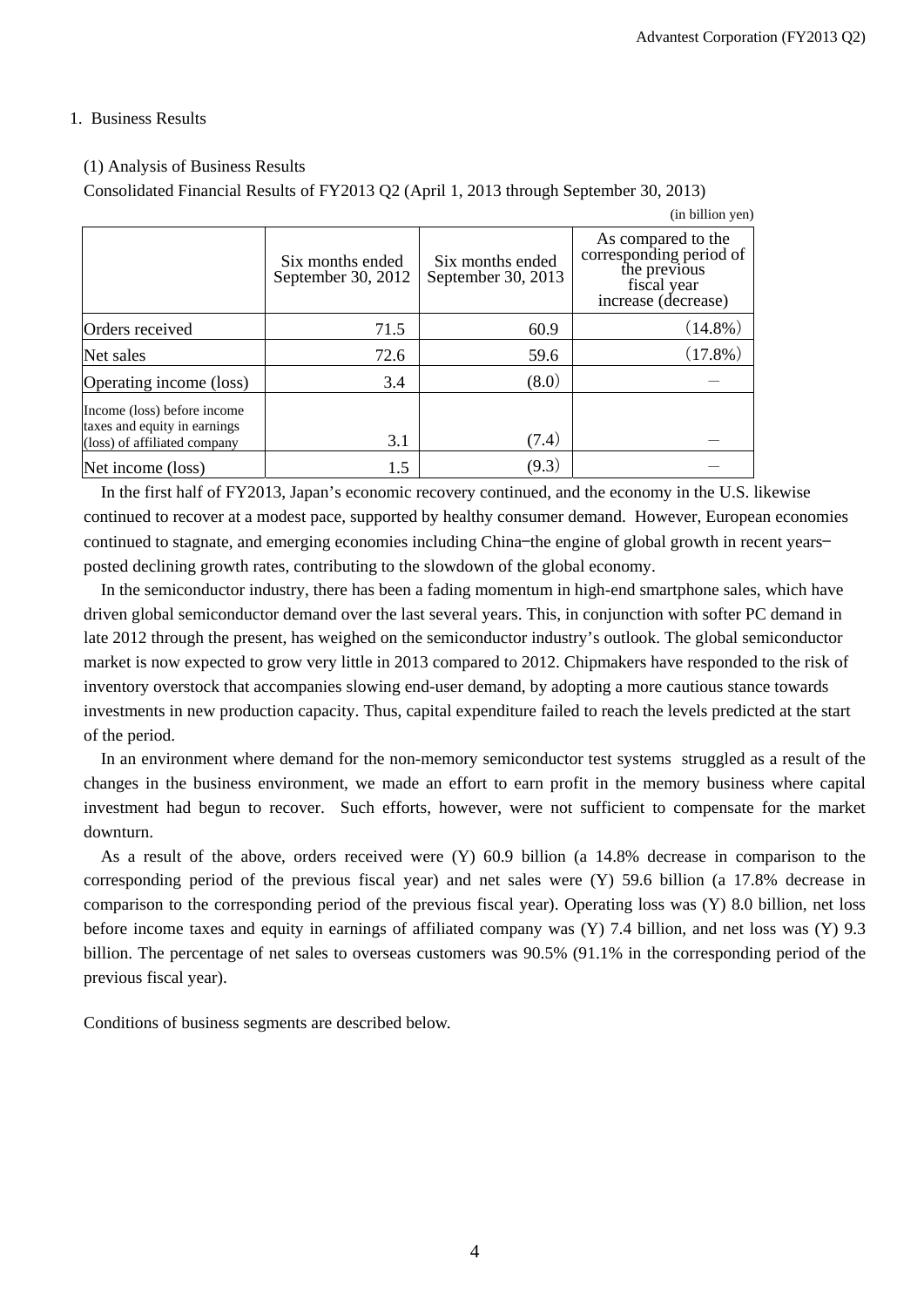|                         |                                        |                                        | (in billion yen)                                                                                    |
|-------------------------|----------------------------------------|----------------------------------------|-----------------------------------------------------------------------------------------------------|
|                         | Six months ended<br>September 30, 2012 | Six months ended<br>September 30, 2013 | As compared to the<br>corresponding period of<br>the previous<br>fiscal year<br>increase (decrease) |
| Orders received         | 55.7                                   | 39.3                                   | $(29.5\%)$                                                                                          |
| Net sales               | 56.4                                   | 41.3                                   | $(26.8\%)$                                                                                          |
| Operating income (loss) | 9.0                                    | (3.8)                                  |                                                                                                     |

<Semiconductor and Component Test System Segment>

With DRAM-related capital investment shifting back into a growth phase, the Semiconductor and Component Test System Segment enjoyed an increase in demand for memory test systems. However, demand for nonmemory test systems shrank significantly in the first half of FY2013 compared to the corresponding period of the previous year. Such slowdown of demand was the result of the lack of forward visibility in the PC and smartphone markets which weakened the investment in cutting-edge semiconductors.

As a result of the above, orders received were (Y) 39.3 billion, (a 29.5% decrease in comparison to the corresponding period of the previous fiscal year), net sales were  $(Y)$  41.3 billion (a 26.8% decrease in comparison to the corresponding period of the previous fiscal year), and operating loss was (Y) 3.8 billion.

 $<$  Mechatronics System segment $>$ 

|                         |                                        |                                        | (in billion yen)                                                                                    |
|-------------------------|----------------------------------------|----------------------------------------|-----------------------------------------------------------------------------------------------------|
|                         | Six months ended<br>September 30, 2012 | Six months ended<br>September 30, 2013 | As compared to the<br>corresponding period of<br>the previous<br>fiscal year<br>increase (decrease) |
| Orders received         | 7.4                                    | 9.3                                    | 26.8%                                                                                               |
| Net sales               | 8.2                                    | 6.8                                    | $(17.0\%)$                                                                                          |
| Operating income (loss) | (2.0)                                  | (2.5)                                  |                                                                                                     |

The lack of forward visibility in the PC and smartphone markets likewise negatively impacted demand for test handlers and device interfaces.

As a result of the above, orders received were (Y) 9.3 billion, (a 26.8% increase in comparison to the corresponding period of the previous fiscal year), net sales were (Y) 6.8 billion (a 17.0% decrease in comparison to the corresponding period of the previous fiscal year), and operating loss was (Y) 2.5 billion.

<Services, Support and Others Segment>

|                  |                                        |                                        | (in billion yen)                                                                                    |
|------------------|----------------------------------------|----------------------------------------|-----------------------------------------------------------------------------------------------------|
|                  | Six months ended<br>September 30, 2012 | Six months ended<br>September 30, 2013 | As compared to the<br>corresponding period of<br>the previous<br>fiscal year<br>increase (decrease) |
| Orders received  | 9.3                                    | 12.4                                   | 33.9%                                                                                               |
| Net sales        | 9.7                                    | 11.6                                   | 20.6%                                                                                               |
| Operating income | 0.3                                    | 1.2                                    | 360.9%                                                                                              |

Supported by the growth in the number of installed test systems over the past several years, our Services,

Support and Others Segment again posted an increase in customer demand for service contracts.

As a result of the above, orders received were (Y) 12.4 billion, (a 33.9% increase in comparison to the corresponding period of the previous fiscal year), net sales were (Y) 11.6 billion (a 20.6% increase in comparison to the corresponding period of the previous fiscal year), and operating income was (Y) 1.2 billion (a 360.9%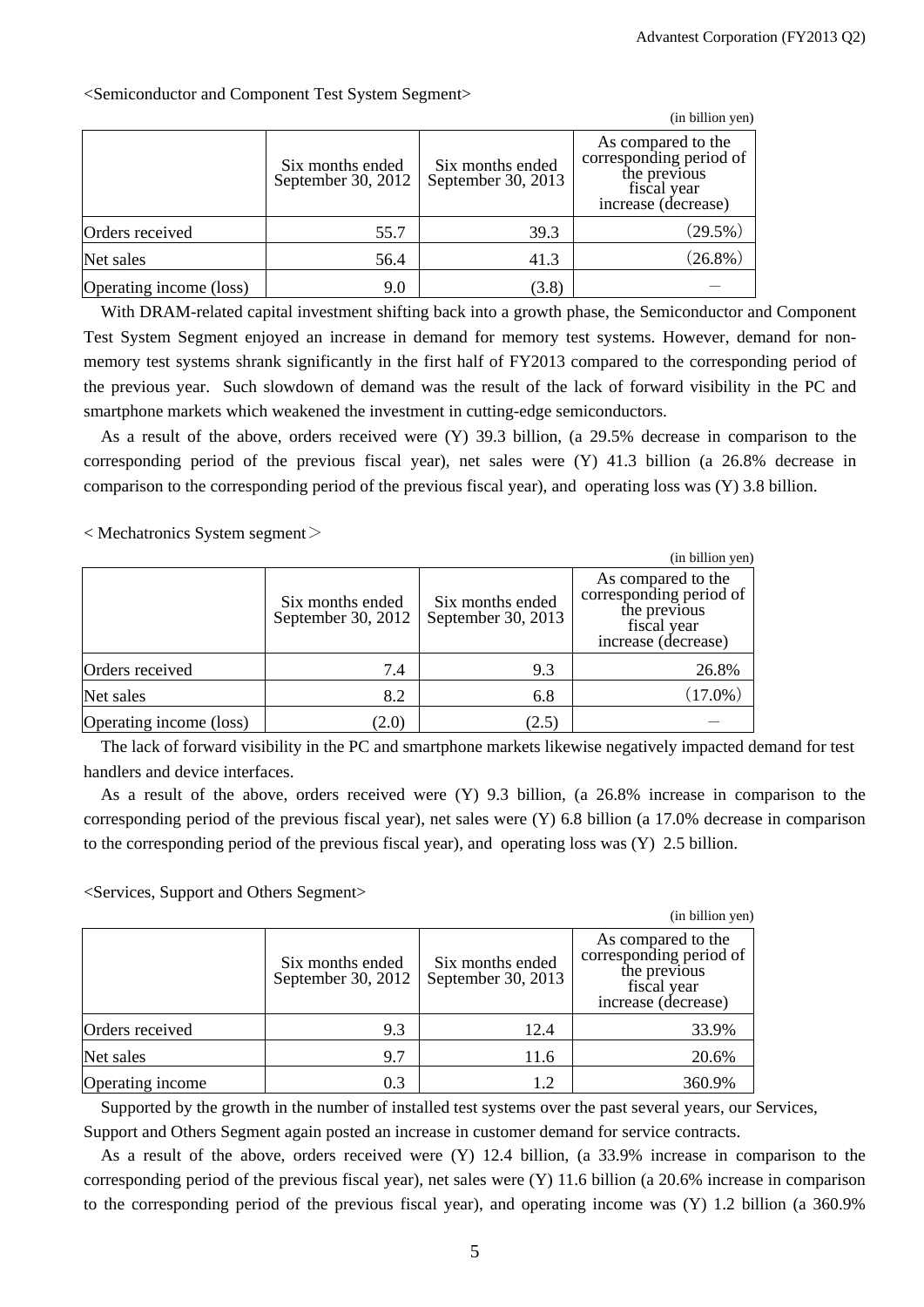increase in comparison to the corresponding period of the previous fiscal year).

#### (2) Analysis of Financial Condition

Total assets at September 30, 2013 amounted to (Y) 222.0 billion, a decrease of (Y) 3.5 billion compared to March 31, 2013, primarily due to a decrease of (Y) 6.5 billion in trade accounts receivable, offset by an increase of (Y) 2.8 billion in goodwill. The amount of total liabilities was (Y) 85.1 billion, an increase of (Y) 0.8 billion compared to March 31, 2013, primarily due to an increase of  $(Y)$  1.9 billion in trade accounts payable. Stockholders' equity was (Y) 136.9 billion. Equity to assets ratio was 61.7 %, a decrease of 0.9 percentage points from March 31, 2013.

#### (Cash Flow Condition)

Cash and cash equivalents held at September 30, 2013 were (Y) 45.8 billion, an increase of (Y) 0.1 billion from March 31, 2013. Significant cash flows during the first half of this fiscal year and their causes are described below.

Net cash provided by operating activities was  $(Y)$  3.4 billion (net cash inflow  $(Y)$ ) 2.4 billion in the corresponding period of the previous fiscal year). This amount was primarily attributable to a decrease of (Y) 7.1 billion in trade accounts receivable and an increase of (Y) 1.5 billion in trade accounts payable, respectively, and adjustments of non cash items such as depreciation and amortization, despite the net loss being (Y) 9.3 billion.

Net cash used in investing activities was  $(Y)$  4.0 billion (net cash outflow  $(Y)$  6.1 billion in the corresponding period of the previous fiscal year). This amount was primarily attributable to payments for acquisition of tangible fixed assets in the amount of  $(Y)$  3.5 billion and acquisition of a subsidiary of  $(Y)$  1.2 billion.

Net cash used in financing activities was  $(Y)$  1.2 billion (net cash outflow  $(Y)$  1.5 billion in the corresponding period of the previous fiscal year). This amount was primarily attributable to dividends paid of (Y) 1.7 billion.

#### (3) Prospects for the Current Fiscal Year

Numerous factors support the case for a coming upturn in the business environment, including DRAM production capacity expansions, the adoption of low-end smartphones by consumers in emerging economies, the launch of new game consoles, and the expected recovery in high-end smartphone chip production following the conclusion of inventory adjustments. Based on these factors, we expect semiconductor test equipment demand to emerge from its slump, leading the trend towards a full-scale recovery in semiconductor production in 2014.

In addition to the efforts to cut costs, Advantest expects that the measures to earn higher profits in the semiconductor test equipment peripherals market, which we have been actively implementing since FY2012, as well as the strategy to stabilize the financial results by developing new businesses outside the semiconductor test equipment sector, will gradually begin to contribute to revenues.

The revised earnings forecast for the fiscal year ending March 31, 2014, announced in September 25, 2013, as net sales of (Y) 143 billion, operating income of (Y) 0, and net loss of (Y) 2.5 billion has not changed. This forecast is based on foreign exchange rates of 98 Yen to the US dollar and 129 Yen to the Euro.

#### 2. Others

(1) Use of Simplified Accounting Method and Special Accounting Policy for Quarterly Consolidated Financial Statements

Tax expense is measured using an estimated annual effective tax rate. Advantest makes, at the end of the first half, its best estimate of the annual effective tax rate for the full fiscal year and uses that rate to provide for income taxes on a current year-to-date basis. The estimated effective tax rate includes the deferred tax effects of expected year-end temporary differences and carryforwards, and the effects of valuation allowances for deferred tax assets.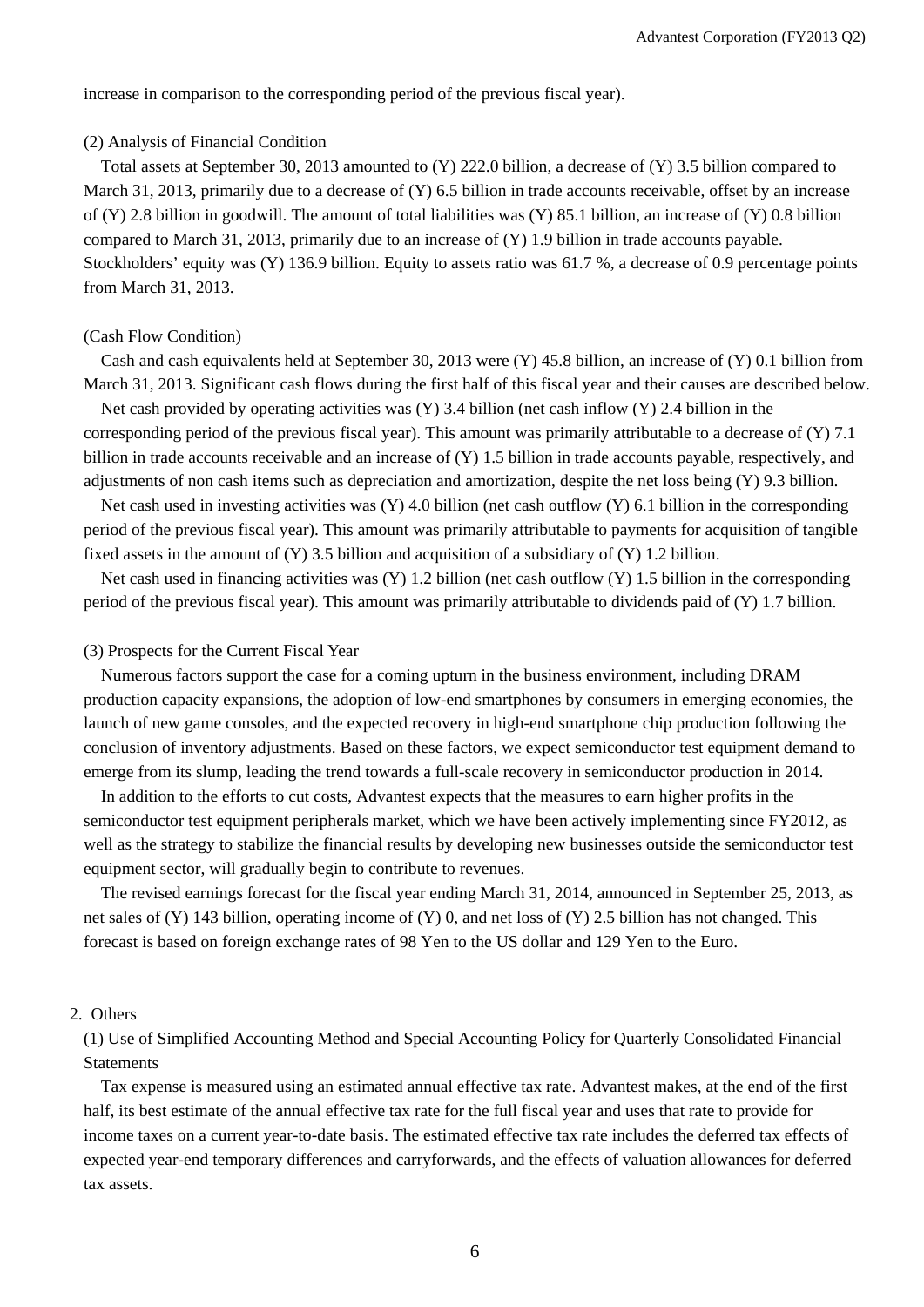#### (2) Accounting Changes

In July 2012, the FASB amended the accounting guidance to simplify how entities test indefinite-lived intangible assets for impairment which improve consistency in impairment testing requirements among long-lived asset categories. The guidance permits an assessment of qualitative factors to determine whether it is more likely than not that the fair value of an indefinite-lived intangible asset is less than its carrying value. For assets in which this assessment concludes it is more likely than not that the fair value is more than its carrying value, the guidance eliminates the requirement to perform quantitative impairment testing as outlined in the previously issued standards. The guidance was adopted by Advantest in the first quarter beginning April 1, 2013. The adoption of the guidance did not have a significant impact on its consolidated results of operations and financial condition.

In February 2013, the FASB finalized the accounting guidance for reporting of amounts reclassified out of accumulated other comprehensive income. This new guidance requires an entity to provide information about the amounts reclassified out of accumulated other comprehensive income by component. The guidance was adopted by Advantest in the first quarter beginning April 1, 2013. The adoption of the guidance did not have a significant impact on its consolidated results of operations and financial condition.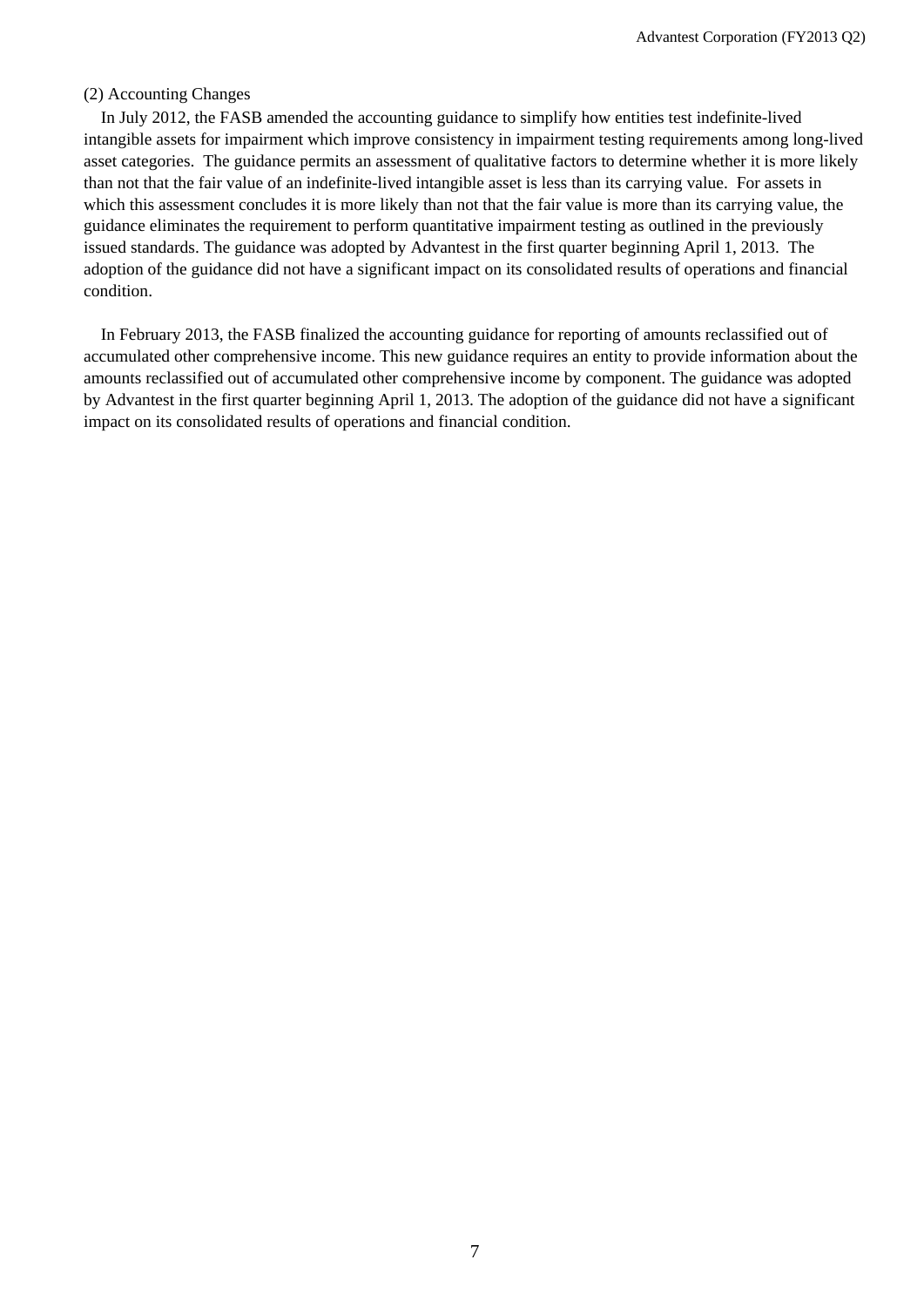## 3. Consolidated Financial Statements and Other Information

## (1)Consolidated Balance Sheets (Unaudited)

|                                    |   |                       | <b>Yen (Millions)</b>     |
|------------------------------------|---|-----------------------|---------------------------|
| <b>Assets</b>                      |   | <b>March 31, 2013</b> | <b>September 30, 2013</b> |
| Current assets:                    |   |                       |                           |
| Cash and cash equivalents          | ¥ | 45,668                | 45,772                    |
| Trade receivables, net             |   | 26,953                | 20,409                    |
| Inventories                        |   | 31,849                | 33,082                    |
| Other current assets               |   | 8,319                 | 7,811                     |
| Total current assets               |   | 112,789               | 107,074                   |
| Investment securities              |   | 5,923                 | 5,282                     |
| Property, plant and equipment, net |   | 41,368                | 41,673                    |
| Intangible assets, net             |   | 15,833                | 15,563                    |
| Goodwill                           |   | 41,670                | 44,519                    |
| Other assets                       |   | 7,932                 | 7,855                     |
| Total assets                       | ¥ | 225,515               | 221,966                   |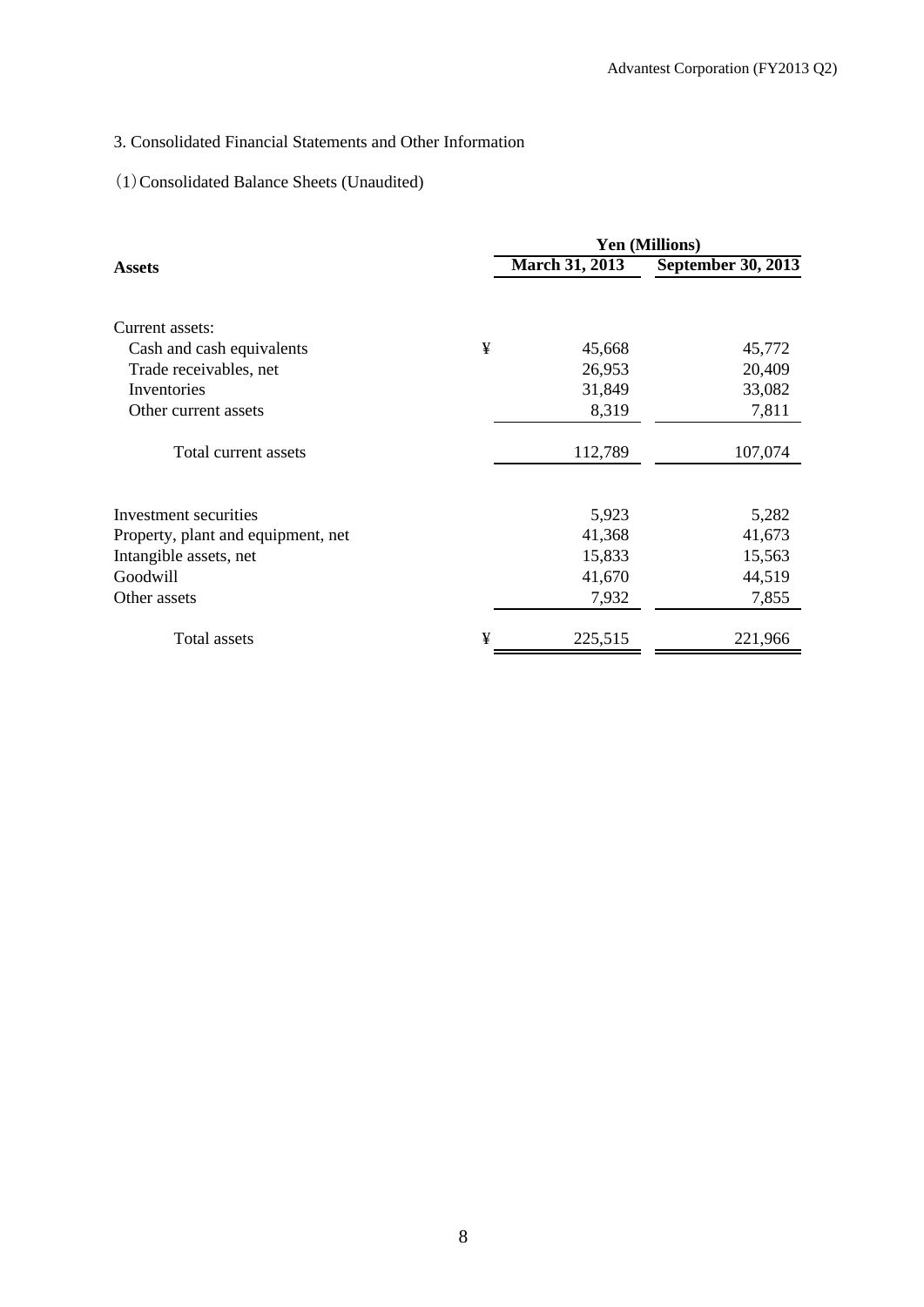|                                                 | Yen (Millions)        |                           |  |  |
|-------------------------------------------------|-----------------------|---------------------------|--|--|
| <b>Liabilities and Stockholders' Equity</b>     | <b>March 31, 2013</b> | <b>September 30, 2013</b> |  |  |
| Current liabilities:                            |                       |                           |  |  |
| Trade accounts payable<br>¥                     | 10,380                | 12,306                    |  |  |
| Accrued expenses                                | 7,910                 | 8,001                     |  |  |
| Income taxes payable                            | 1,436                 | 1,221                     |  |  |
| Accrued warranty expenses                       | 1,889                 | 1,892                     |  |  |
| <b>Customer</b> prepayments                     | 3,198                 | 3,032                     |  |  |
| Other current liabilities                       | 3,087                 | 2,471                     |  |  |
| Total current liabilities                       | 27,900                | 28,923                    |  |  |
| Corporate bonds                                 | 25,000                | 25,000                    |  |  |
| Accrued pension and severance costs             | 26,785                | 27,437                    |  |  |
| Other liabilities                               | 4,589                 | 3,721                     |  |  |
| <b>Total liabilities</b>                        | 84,274                | 85,081                    |  |  |
| Commitments and contingent liabilities          |                       |                           |  |  |
| Stockholders' equity:                           |                       |                           |  |  |
| Common stock                                    | 32,363                | 32,363                    |  |  |
| Capital surplus                                 | 42,801                | 43,062                    |  |  |
| Retained earnings                               | 170,626               | 158,693                   |  |  |
| Accumulated other comprehensive income (loss)   | (6,929)               | (1, 135)                  |  |  |
| Treasury stock                                  | (97, 620)             | (96,098)                  |  |  |
| Total stockholders' equity                      | 141,241               | 136,885                   |  |  |
| ¥<br>Total liabilities and stockholders' equity | 225,515               | 221,966                   |  |  |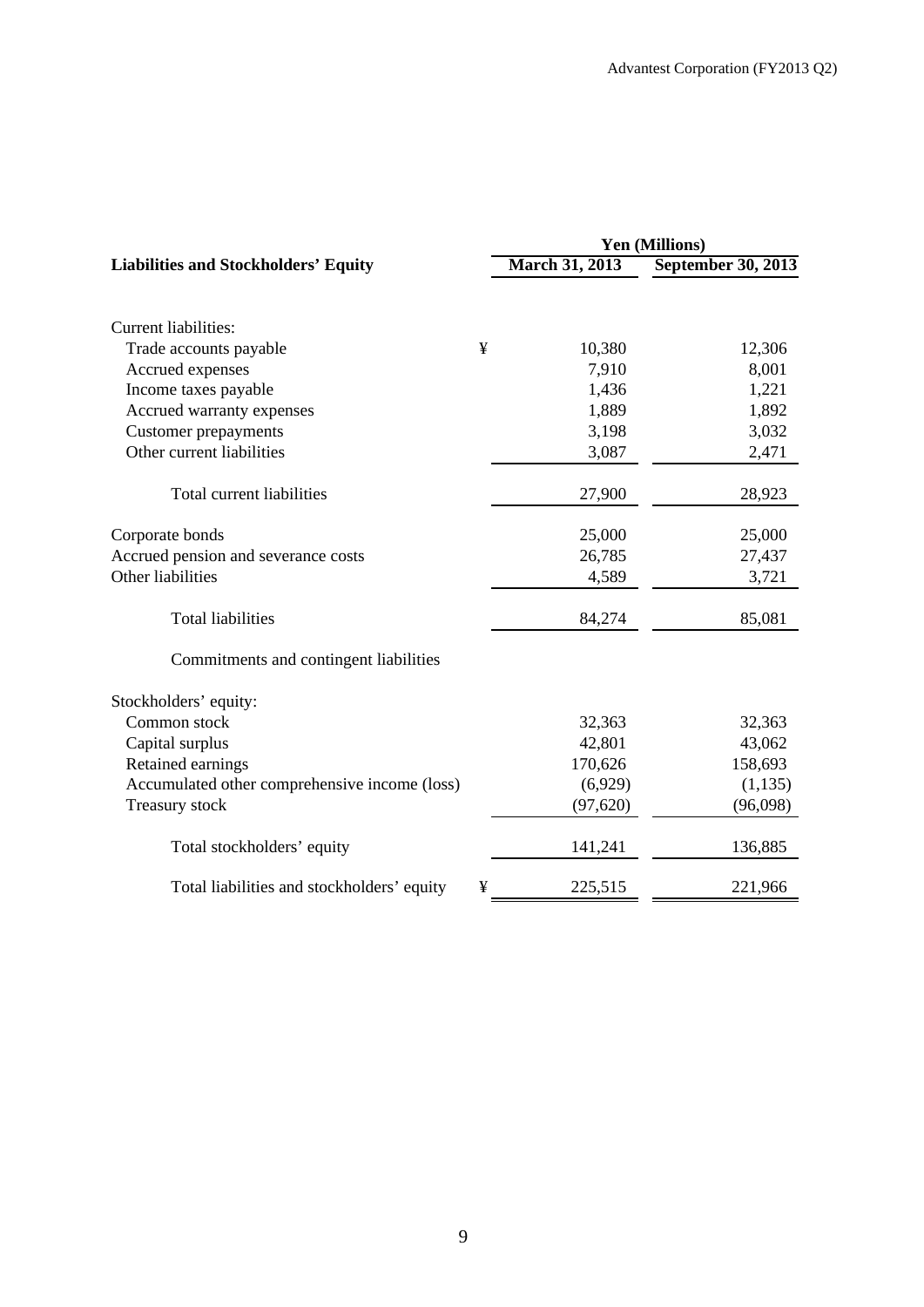# (2)Consolidated Statements of Operations (Unaudited)

|                                                 | Yen (Millions)                                |                                               |
|-------------------------------------------------|-----------------------------------------------|-----------------------------------------------|
|                                                 | <b>Six months ended</b><br>September 30, 2012 | <b>Six months ended</b><br>September 30, 2013 |
| ¥<br>Net sales                                  | 72,558                                        | 59,638                                        |
| Cost of sales                                   | 34,498                                        | 30,793                                        |
| Gross profit                                    | 38,060                                        | 28,845                                        |
| Research and development expenses               | 16,674                                        | 17,408                                        |
| Selling, general and administrative expenses    | 18,017                                        | 19,431                                        |
| Operating income (loss)                         | 3,369                                         | (7,994)                                       |
| Other income (expense):                         |                                               |                                               |
| Interest and dividend income                    | 91                                            | 100                                           |
| Interest expense                                | (60)                                          | (70)                                          |
| Gain on sale of investment securities           |                                               | 576                                           |
| Other, net                                      | (283)                                         | 1                                             |
| Total other income (expense)                    | (252)                                         | 607                                           |
| Income (loss) before income taxes and equity    |                                               |                                               |
| in earnings (loss) of affiliated company        | 3,117                                         | (7, 387)                                      |
| Income taxes (benefit)                          | 1,628                                         | 1,954                                         |
| Equity in earnings (loss) of affiliated company | 30                                            | 2                                             |
| Net income (loss)<br>¥                          | 1,519                                         | (9, 339)                                      |

|                                                  |   | Yen                                           |                                        |  |  |
|--------------------------------------------------|---|-----------------------------------------------|----------------------------------------|--|--|
|                                                  |   | Six months ended<br><b>September 30, 2012</b> | Six months ended<br>September 30, 2013 |  |  |
| Net income (loss) per share:<br>Basic<br>Diluted | ¥ | 8.76<br>8.75                                  | (53.65)<br>(53.65)                     |  |  |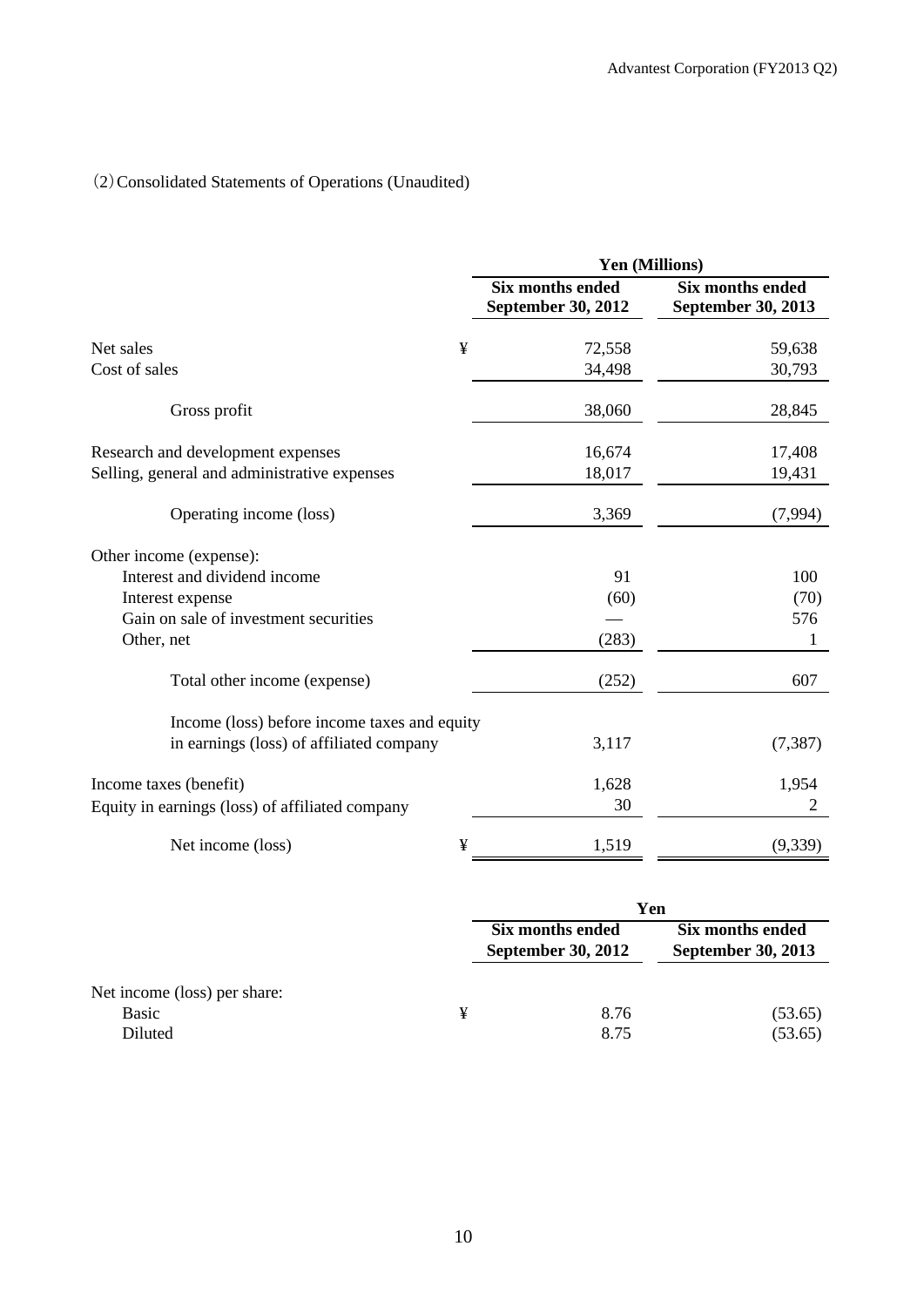|                                                 |                                          | Yen (Millions)                           |
|-------------------------------------------------|------------------------------------------|------------------------------------------|
|                                                 | Three months ended<br>September 30, 2012 | Three months ended<br>September 30, 2013 |
| ¥<br>Net sales                                  | 39,203                                   | 29,548                                   |
| Cost of sales                                   | 18,701                                   | 15,995                                   |
| Gross profit                                    | 20,502                                   | 13,553                                   |
| Research and development expenses               | 8,620                                    | 8,688                                    |
| Selling, general and administrative expenses    | 9,269                                    | 9,543                                    |
| Operating income (loss)                         | 2,613                                    | (4,678)                                  |
| Other income (expense):                         |                                          |                                          |
| Interest and dividend income                    | 23                                       | 24                                       |
| Interest expense                                | (30)                                     | (36)                                     |
| Gain on sale of investment securities           |                                          | 84                                       |
| Other, net                                      | (744)                                    | 64                                       |
| Total other income (expense)                    | (751)                                    | 136                                      |
| Income (loss) before income taxes and equity    |                                          |                                          |
| in earnings (loss) of affiliated company        | 1,862                                    | (4, 542)                                 |
| Income taxes (benefit)                          | 775                                      | 1,156                                    |
| Equity in earnings (loss) of affiliated company | 9                                        |                                          |
| ¥<br>Net income (loss)                          | 1,096                                    | (5,698)                                  |

|                                                  |   | Yen                                             |                                                 |  |
|--------------------------------------------------|---|-------------------------------------------------|-------------------------------------------------|--|
|                                                  |   | Three months ended<br><b>September 30, 2012</b> | Three months ended<br><b>September 30, 2013</b> |  |
| Net income (loss) per share:<br>Basic<br>Diluted | ¥ | 6.32<br>6.32                                    | (32.71)<br>(32.71)                              |  |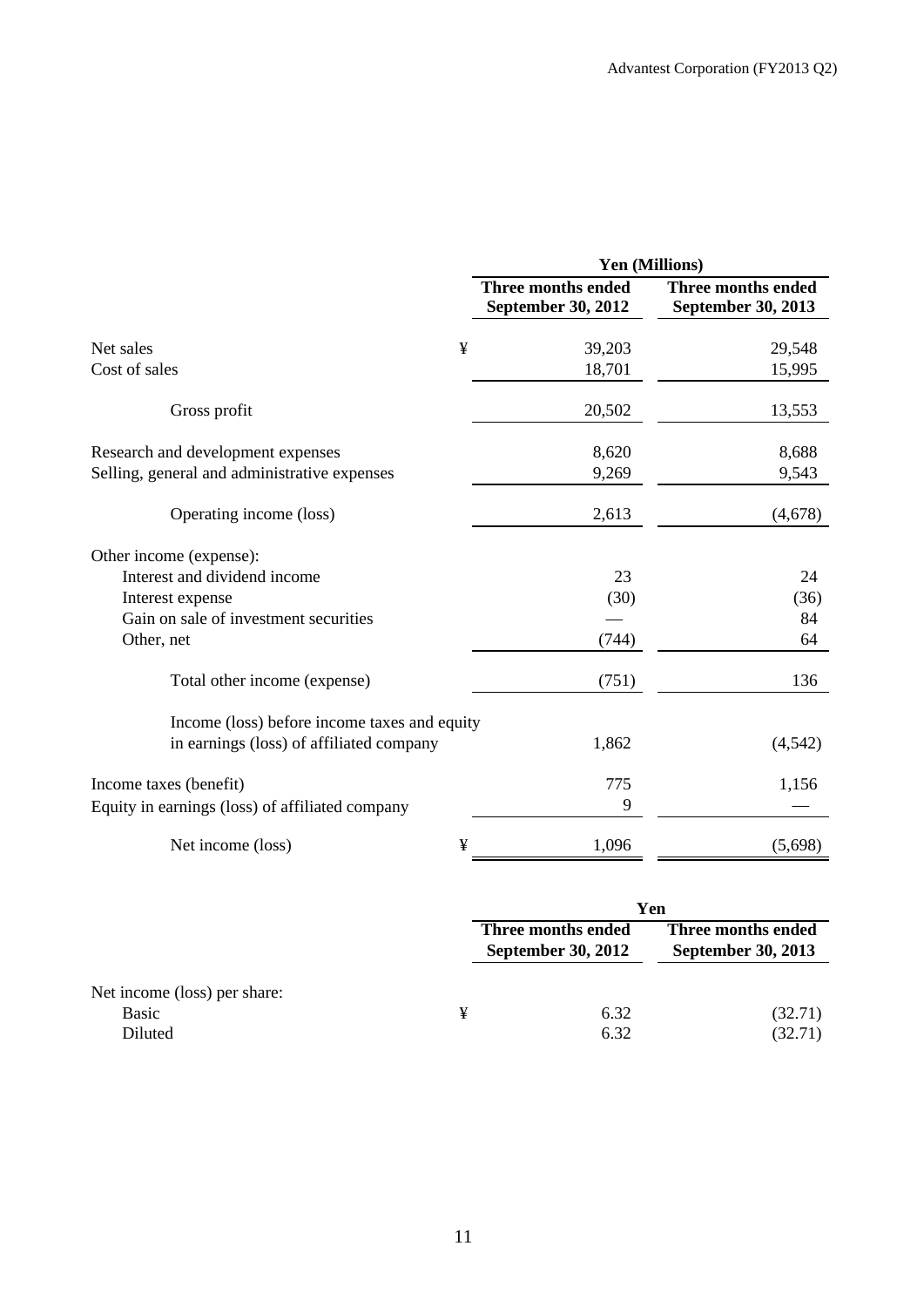## (3)Consolidated Statements of Comprehensive Income (Loss) (Unaudited)

|                                                                                                  |   | <b>Yen (Millions)</b>                         |                                        |
|--------------------------------------------------------------------------------------------------|---|-----------------------------------------------|----------------------------------------|
|                                                                                                  |   | Six months ended<br><b>September 30, 2012</b> | Six months ended<br>September 30, 2013 |
| Comprehensive income (loss)                                                                      |   |                                               |                                        |
| Net income (loss)                                                                                | ¥ | 1,519                                         | (9,339)                                |
| Other comprehensive income (loss), net of tax                                                    |   |                                               |                                        |
| Foreign currency translation adjustments                                                         |   | (5,856)                                       | 5,719                                  |
| Net unrealized gains (losses) on investment securities:<br>Net unrealized gains (losses) arising |   |                                               |                                        |
| during the period                                                                                |   | (813)                                         | 76                                     |
| Less reclassification adjustments for net                                                        |   |                                               |                                        |
| gains (losses) realized in earnings                                                              |   | 251                                           | (372)                                  |
| Net unrealized gains (losses)                                                                    |   | (562)                                         | (296)                                  |
| Pension related adjustments                                                                      |   | 407                                           | 371                                    |
| Total other comprehensive income (loss)                                                          |   | (6,011)                                       | 5,794                                  |
| Total comprehensive income (loss)                                                                | ¥ | (4, 492)                                      | (3,545)                                |

|                                                                                                                       |   | <b>Yen (Millions)</b>                           |                                          |  |
|-----------------------------------------------------------------------------------------------------------------------|---|-------------------------------------------------|------------------------------------------|--|
|                                                                                                                       |   | Three months ended<br><b>September 30, 2012</b> | Three months ended<br>September 30, 2013 |  |
| Comprehensive income (loss)                                                                                           |   |                                                 |                                          |  |
| Net income (loss)                                                                                                     | ¥ | 1,096                                           | (5,698)                                  |  |
| Other comprehensive income (loss), net of tax                                                                         |   |                                                 |                                          |  |
| Foreign currency translation adjustments                                                                              |   | (1,620)                                         | (247)                                    |  |
| Net unrealized gains (losses) on investment securities:<br>Net unrealized gains (losses) arising<br>during the period |   | (222)                                           | (426)                                    |  |
| Less reclassification adjustments for net                                                                             |   |                                                 |                                          |  |
| gains (losses) realized in earnings                                                                                   |   | 251                                             | (54)                                     |  |
| Net unrealized gains (losses)                                                                                         |   | 29                                              | (480)                                    |  |
| Pension related adjustments                                                                                           |   | 123                                             | 252                                      |  |
| Total other comprehensive income (loss)                                                                               |   | (1, 468)                                        | (475)                                    |  |
| Total comprehensive income (loss)                                                                                     | ¥ | (372)                                           | (6,173)                                  |  |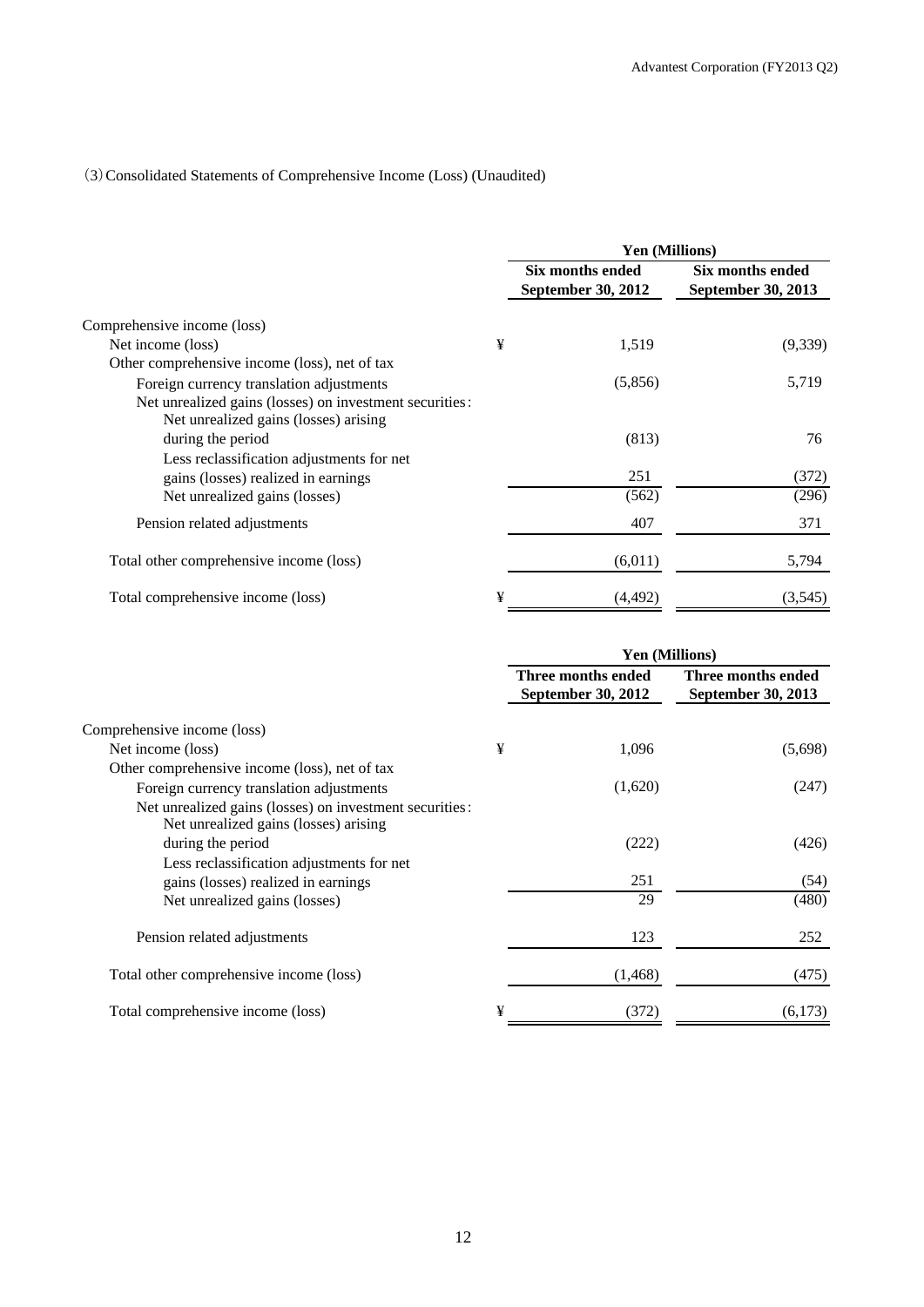## (4)Consolidated Statements of Cash Flows (Unaudited)

|                                                                                                                                                                                                                                                                                                 |   | Yen (Millions)                                |                                                |  |
|-------------------------------------------------------------------------------------------------------------------------------------------------------------------------------------------------------------------------------------------------------------------------------------------------|---|-----------------------------------------------|------------------------------------------------|--|
|                                                                                                                                                                                                                                                                                                 |   | Six months ended<br><b>September 30, 2012</b> | <b>Six months ended</b><br>September 30, 2013  |  |
| Cash flows from operating activities:                                                                                                                                                                                                                                                           |   |                                               |                                                |  |
| Net income (loss)                                                                                                                                                                                                                                                                               | ¥ | 1,519                                         | (9,339)                                        |  |
| Adjustments to reconcile net income to net cash                                                                                                                                                                                                                                                 |   |                                               |                                                |  |
| provided by (used in) operating activities:                                                                                                                                                                                                                                                     |   |                                               |                                                |  |
| Depreciation and amortization                                                                                                                                                                                                                                                                   |   | 3,838                                         | 4,573                                          |  |
| Deferred income taxes                                                                                                                                                                                                                                                                           |   | (322)                                         | 203                                            |  |
| Stock option compensation expense                                                                                                                                                                                                                                                               |   | 291                                           | 438                                            |  |
| Changes in assets and liabilities:                                                                                                                                                                                                                                                              |   |                                               |                                                |  |
| Trade receivables                                                                                                                                                                                                                                                                               |   | (1,965)                                       | 7,129                                          |  |
| Inventories                                                                                                                                                                                                                                                                                     |   | (1,784)                                       | (697)                                          |  |
| Trade accounts payable                                                                                                                                                                                                                                                                          |   | 250                                           | 1,542                                          |  |
| Accrued expenses                                                                                                                                                                                                                                                                                |   | (1,875)                                       |                                                |  |
|                                                                                                                                                                                                                                                                                                 |   | 1,166                                         | (23)                                           |  |
| Income taxes payable                                                                                                                                                                                                                                                                            |   |                                               | (265)                                          |  |
| Accrued warranty expenses                                                                                                                                                                                                                                                                       |   | (17)                                          | (18)                                           |  |
| <b>Customer</b> prepayments                                                                                                                                                                                                                                                                     |   | 422                                           | (285)                                          |  |
| Accrued pension and severance costs                                                                                                                                                                                                                                                             |   | 578                                           | 839                                            |  |
| Other                                                                                                                                                                                                                                                                                           |   | 295                                           | (717)                                          |  |
| Net cash provided by (used in) operating activities                                                                                                                                                                                                                                             |   | 2,396                                         | 3,380                                          |  |
| Cash flows from investing activities:<br>Proceeds from sale of available-for-sale securities<br>Acquisition of subsidiary, net of cash acquired<br>Proceeds from sale of property, plant and equipment<br>Purchases of property, plant and equipment<br>Purchases of intangible assets<br>Other |   | 23<br>(5,878)<br>(244)<br>22                  | 943<br>(1,168)<br>248<br>(3,521)<br>(465)<br>7 |  |
| Net cash provided by (used in) investing activities                                                                                                                                                                                                                                             |   | (6,077)                                       | (3,956)                                        |  |
| Cash flows from financing activities:<br>Increase (decrease) in short term debt<br>Proceeds from issuance of corporate bonds<br>Dividends paid<br>Other                                                                                                                                         |   | (25,000)<br>25,000<br>(1,728)<br>208          | (1,734)<br>503                                 |  |
| Net cash provided by (used in) financing activities                                                                                                                                                                                                                                             |   | (1,520)                                       | (1,231)                                        |  |
| Net effect of exchange rate changes on cash and cash equivalents                                                                                                                                                                                                                                |   | (2,017)                                       | 1,911                                          |  |
| Net change in cash and cash equivalents                                                                                                                                                                                                                                                         |   | (7,218)                                       | 104                                            |  |
| Cash and cash equivalents at beginning of period                                                                                                                                                                                                                                                |   | 58,218                                        | 45,668                                         |  |
| Cash and cash equivalents at end of period                                                                                                                                                                                                                                                      | ¥ | 51,000                                        | 45,772                                         |  |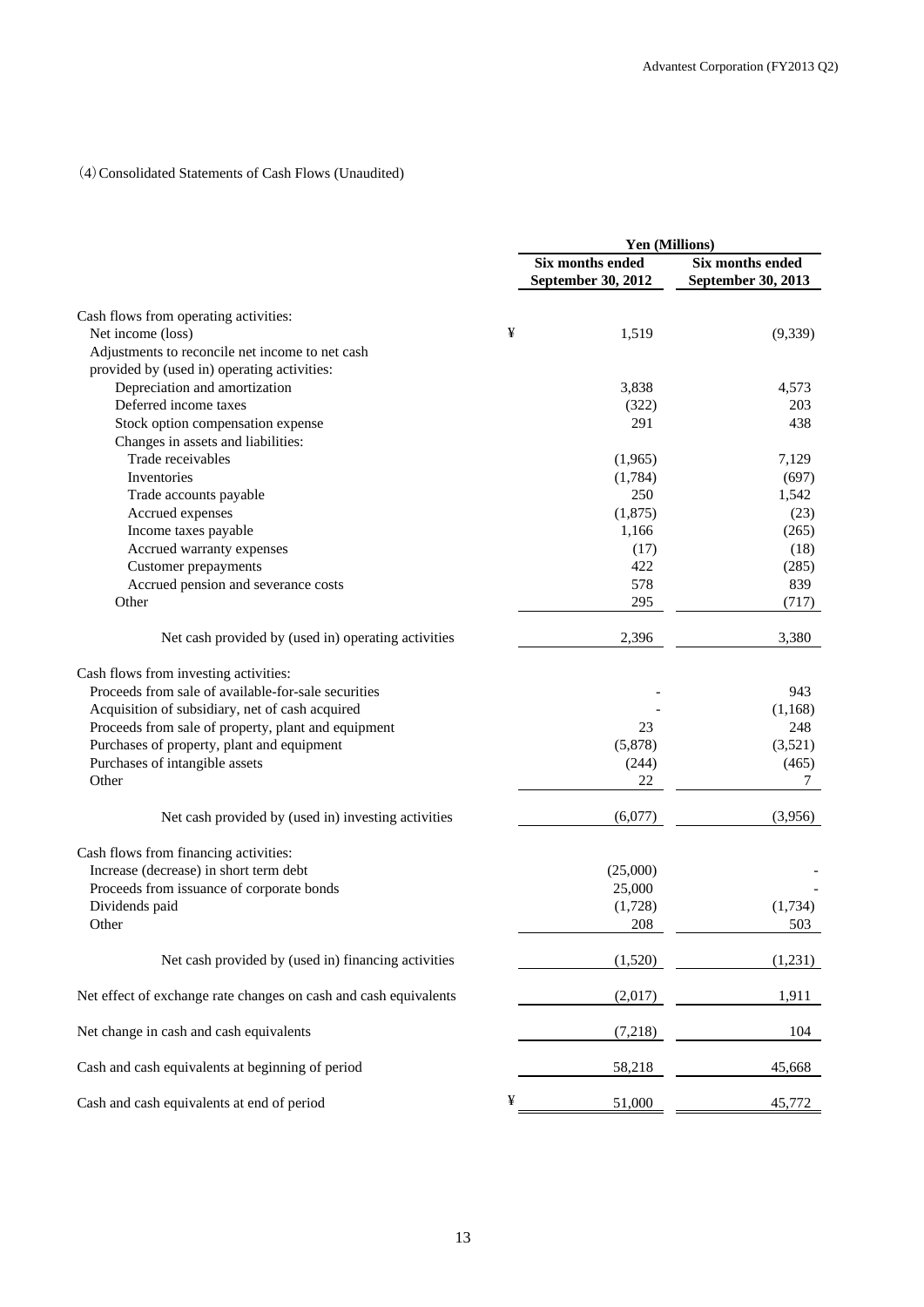## (5)Notes to Consolidated Financial Statements

## (Notes on Going Concern): None

## (Notes on Significant Changes to Stockholders' Equity): None

## (Segment Information)

|                                                   | <b>Yen (Millions)</b>                                                      |                                           |                                    |                                 |        |  |  |
|---------------------------------------------------|----------------------------------------------------------------------------|-------------------------------------------|------------------------------------|---------------------------------|--------|--|--|
|                                                   | Six months ended September 30, 2012                                        |                                           |                                    |                                 |        |  |  |
|                                                   | Semiconductor<br>and<br>Component<br><b>Test System</b><br><b>Business</b> | Mechatronics<br>System<br><b>Business</b> | Services.<br>Support and<br>Others | Elimination<br>and<br>Corporate | Total  |  |  |
| Net sales to unaffiliated customers               | ¥<br>55,276                                                                | 7,631                                     | 9,651                              |                                 | 72,558 |  |  |
| Inter-segment sales                               | 1,162                                                                      | 543                                       |                                    | (1,705)                         |        |  |  |
| Net sales<br>Operating income (loss) before stock | 56,438                                                                     | 8,174                                     | 9,651                              | (1,705)                         | 72,558 |  |  |
| option compensation expense<br>Adjustment:        | 9,010                                                                      | (1,956)                                   | 254                                | (3,648)                         | 3,660  |  |  |
| Stock option compensation expense                 |                                                                            |                                           |                                    |                                 | 291    |  |  |
| Operating income (loss)                           |                                                                            |                                           |                                    | ¥                               | 3,369  |  |  |

|                                                                                    | <b>Yen (Millions)</b>                                                      |                                           |                                    |                                 |         |  |  |  |
|------------------------------------------------------------------------------------|----------------------------------------------------------------------------|-------------------------------------------|------------------------------------|---------------------------------|---------|--|--|--|
|                                                                                    | Six months ended September 30, 2013                                        |                                           |                                    |                                 |         |  |  |  |
|                                                                                    | Semiconductor<br>and<br>Component<br><b>Test System</b><br><b>Business</b> | Mechatronics<br>System<br><b>Business</b> | Services.<br>Support and<br>Others | Elimination<br>and<br>Corporate | Total   |  |  |  |
| Net sales to unaffiliated customers                                                | ¥<br>41,213                                                                | 6,787                                     | 11,638                             |                                 | 59,638  |  |  |  |
| Inter-segment sales                                                                | 91                                                                         |                                           |                                    | (91)                            |         |  |  |  |
| Net sales                                                                          | 41,304                                                                     | 6,787                                     | 11,638                             | (91)                            | 59,638  |  |  |  |
| Operating income (loss) before stock<br>option compensation expense<br>Adjustment: | (3,785)                                                                    | (2,488)                                   | 1,172                              | (2,455)                         | (7,556) |  |  |  |
| Stock option compensation expense                                                  |                                                                            |                                           |                                    |                                 | 438     |  |  |  |

Operating income (loss)  $\frac{4}{1}$  (7,994)